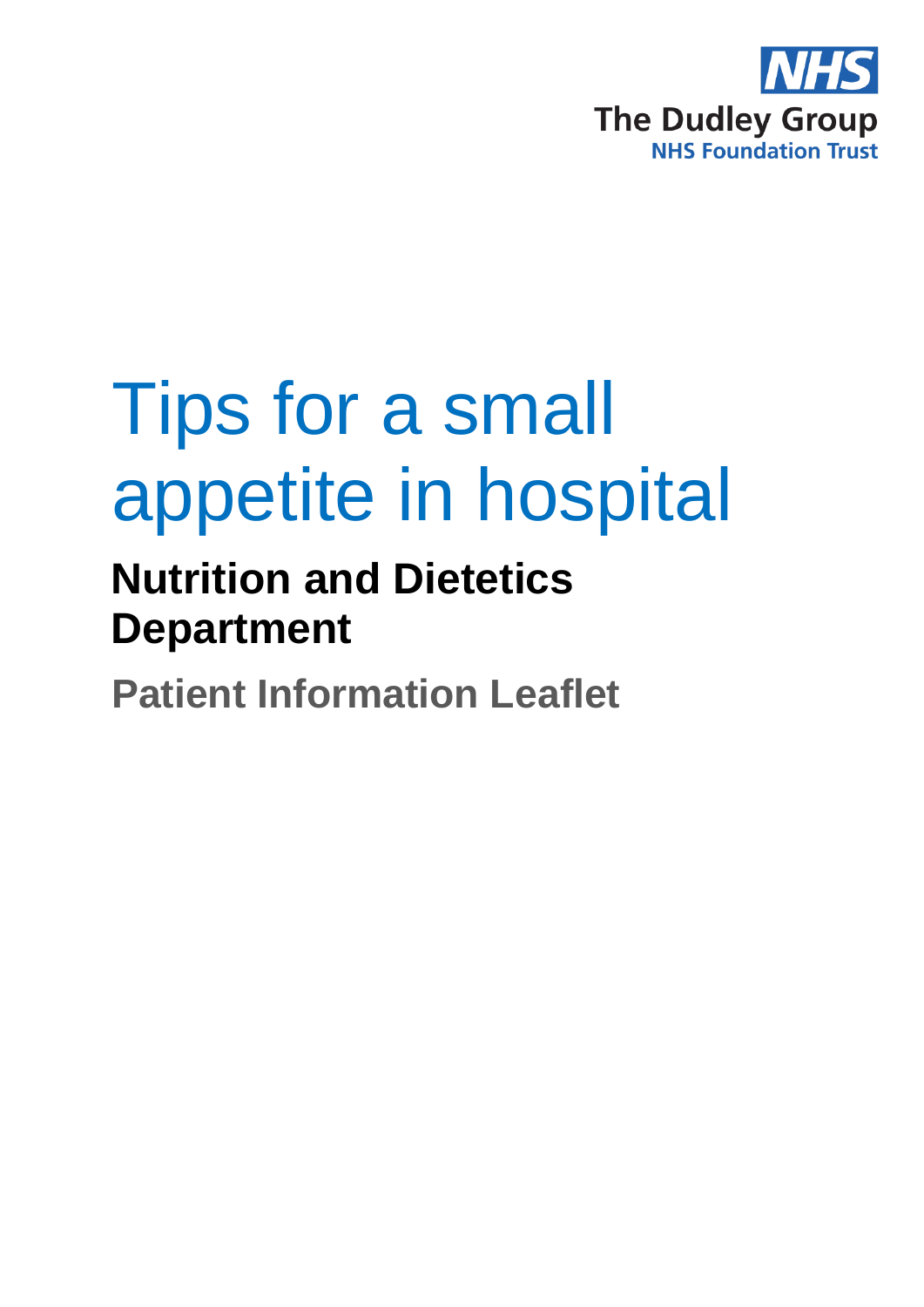# **Introduction**

This leaflet is for people who have a small appetite while they are in hospital. It contains tips about what to eat to increase your intake of protein and calories both while you are in hospital and when you go home.

# **Tips for when you are in hospital**

- Choose fish, meat and cheese-based meals to increase your protein and calorie intake.
- Opt for hot puddings where possible as these usually contain more calories.
- If you prefer cheese with biscuits or yoghurt, ask the nurse if they are available. If they do not have any on the wards, the nurse can phone the help desk to request some.
- If you have special dietary requirements such as milk free, egg free, gluten free, halal or vegan, please ask your nurse as there is a selection of meals available to order on a special diet form.
- You can ask for full fat milk to drink, biscuits and fruit. These are always available for patients from the tea trolley.
- Wards may be able to offer Complan® milkshakes and Meritene® soups. These can be given without prescription so please ask your nurse.
- You can bring in snacks for between meals that can be kept by the side of your bed. These may include fruit, biscuits, chocolate, crisps, pots of jelly, custard or rice pudding.
- It may be useful if your relatives or friends bring in your preferred foods. Please check with nursing staff before doing this and see the section 'Bringing in food from home' for more information.
- If you are well enough, relatives or friends could take you to the hospital restaurant or cafe for a meal.

# **Bringing in food from home:**

Please **do not** bring in any of the foods listed below:

- Raw meat, poultry, raw fish, seafood or pâté
- Raw eggs
- Unpasteurised milk or soft cheeses
- Rice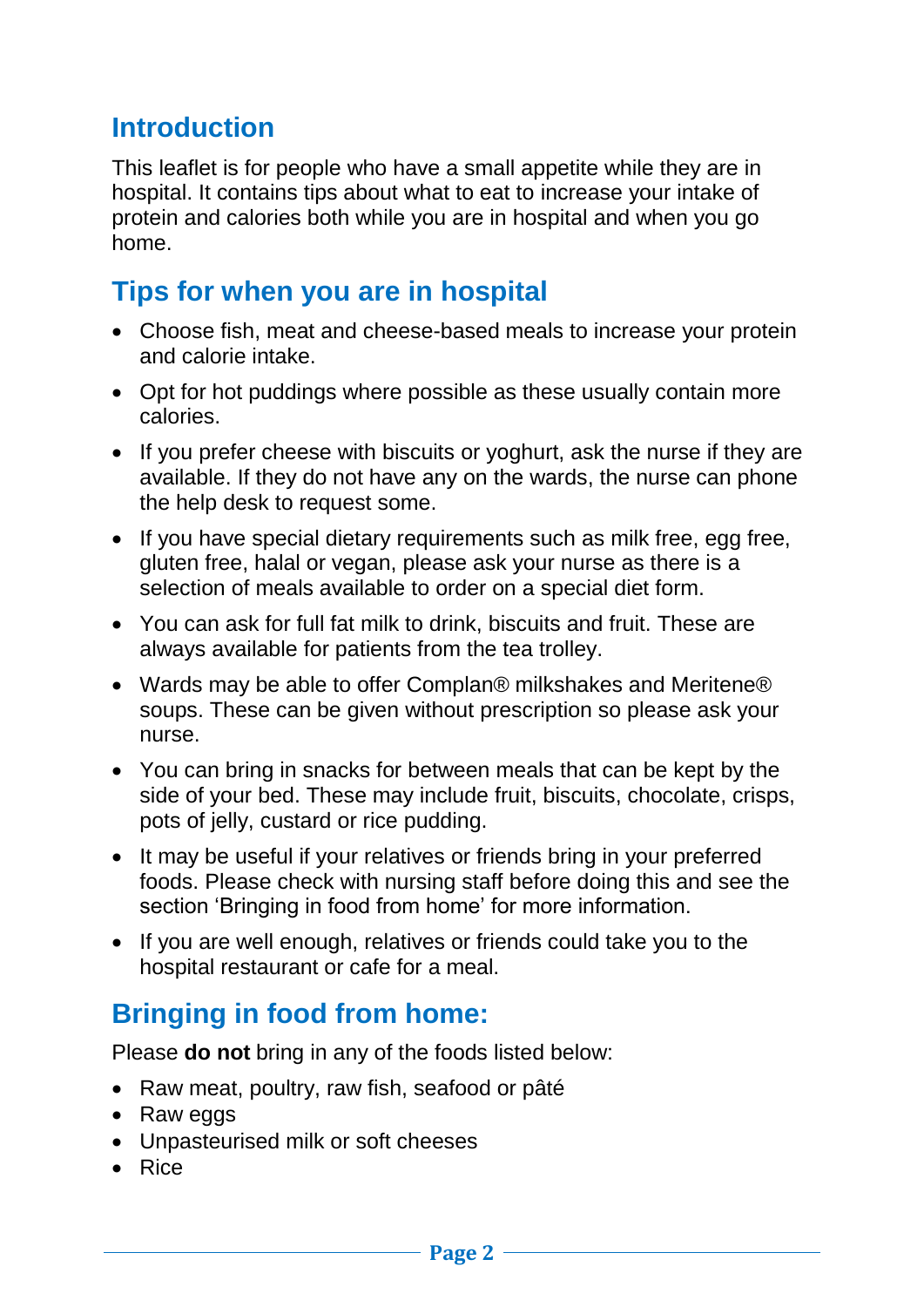The reason these foods are not permitted is that they can all carry food poisoning bacteria, which can put patients at risk.

Make sure that any high protein foods such as cooked meat or meat products, cooked fish or fish products, milk or dairy products, cooked eggs or egg products, or sandwiches, are kept cool whilst you are transporting them to hospital.

If you bring in cold foods, please ensure that they are given to the nursing staff for storage in the ward refrigerator. The foods will be labelled with your name and the date, and will be retained for your consumption for **24 hours. After 24 hours, foods will be thrown away.**

Please note: nursing staff are instructed not to accept food that has an expired use by or best before date.

We discourage the supply of hot foods to patients by their relatives due to the difficulties of keeping food hot during the journey into hospital. We do not have facilities on the wards to re-heat foods. However, soup may be brought in a flask.

# **What if I need help with eating?**

All wards have supported meal times to enable a suitable environment for eating. Friends and family can come and support at mealtimes if this will help you to eat better.

If you need help with eating and family and friends cannot help you with this, please speak to a nurse.

#### **Nutritional supplement drinks and puddings in hospital**

While you are in hospital, the dietitian may suggest that you start having supplement drinks. These are used to supplement a healthy diet while you are unable to eat enough to meet your body's needs. Here are some tips for using these:

- Once a supplement drink has been opened, it can be left in the fridge but must be thrown away after 24 hours. If an open supplement has been left out of the fridge, it should be thrown away after four hours.
- Most supplements are best served chilled.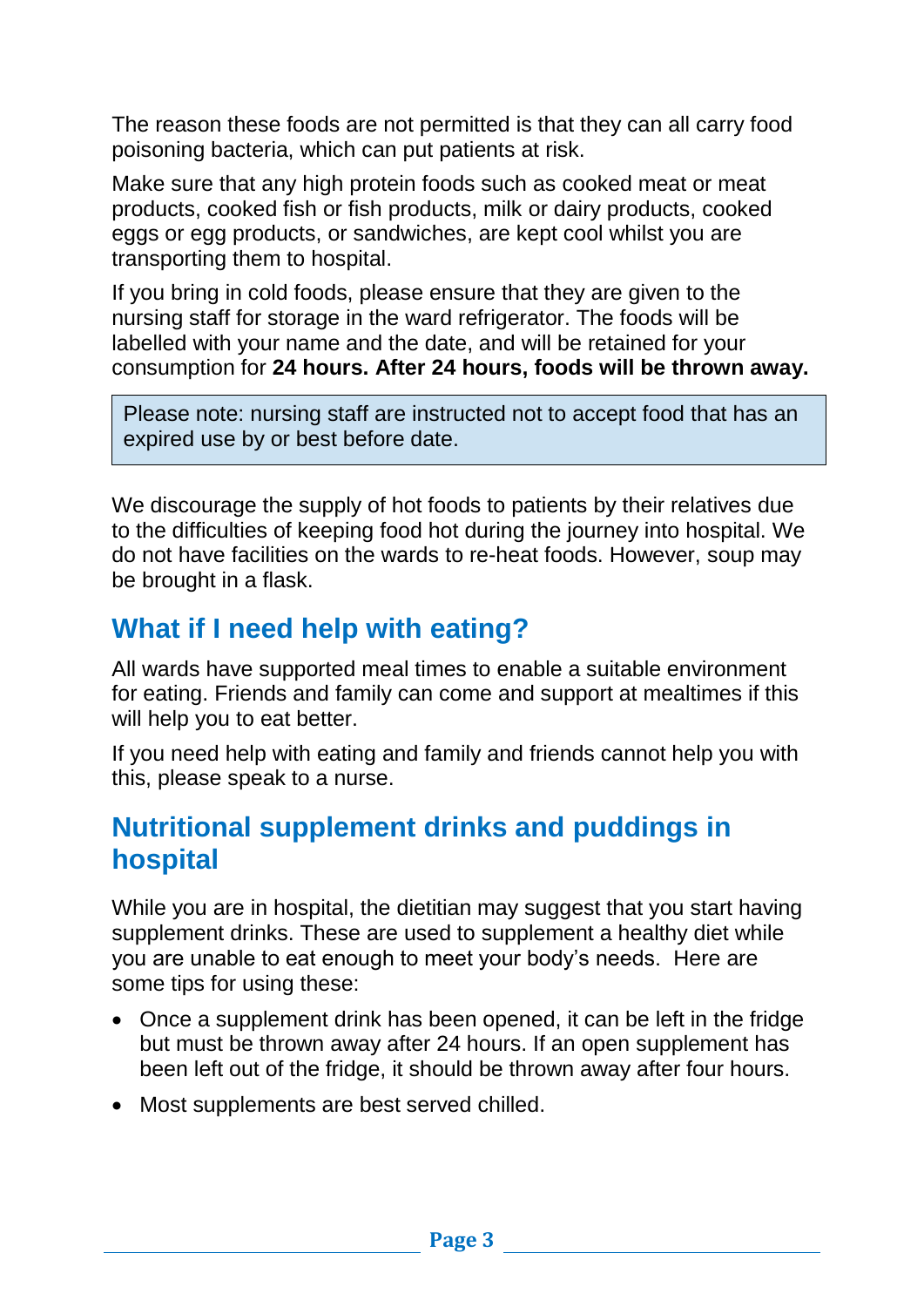- Take supplements between meals so they do not interfere with your appetite at mealtimes.
- Milk-based supplements can be diluted further with milk as long as you take the full prescribed amount by the end of the day.
- Juice-based supplements can be diluted with water, lemonade, soda water or other fizzy drinks. However, you must take the full prescribed amount by the end of the day.
- You can add chopped banana to Forticreme, which is a pudding-style supplement.
- Original and unflavoured supplements can be mixed with milk and used in drinks, soups and breakfast cereals.

If you need any help with this, please speak to your nurse.

#### **Advice for home**

If your appetite does not return to normal or you are struggling to gain weight, here are some practical tips to improve your nutritional intake at home:

- Try to eat little and often have small meals, with snacks or milky drinks in between. Aim for three small meals and two to three snacks or milky drinks a day.
- Homemade milkshakes using milkshake flavouring such as Nesquik or Crusha, hot chocolate or malted drinks, such as Horlicks or Ovaltine, are great choices. You can make these using fortified milk (see next point about how to make fortified milk).
- Fortify milk by adding two to four tablespoons of dried milk powder (Marvel or supermarket own) to one pint of full fat milk. Add this to drinks, soups, sauces and puddings.
- Choose full fat milk and full fat products instead of low fat products.
- Add cream, sugar, jam or honey to breakfast cereals and milk puddings.
- Eat honey, marmalade, lemon curd, chocolate spread or peanut butter, for example on bread, toast, crispbreads, crackers or in puddings.
- Add grated cheese to soups, casseroles, vegetables and mashed potatoes.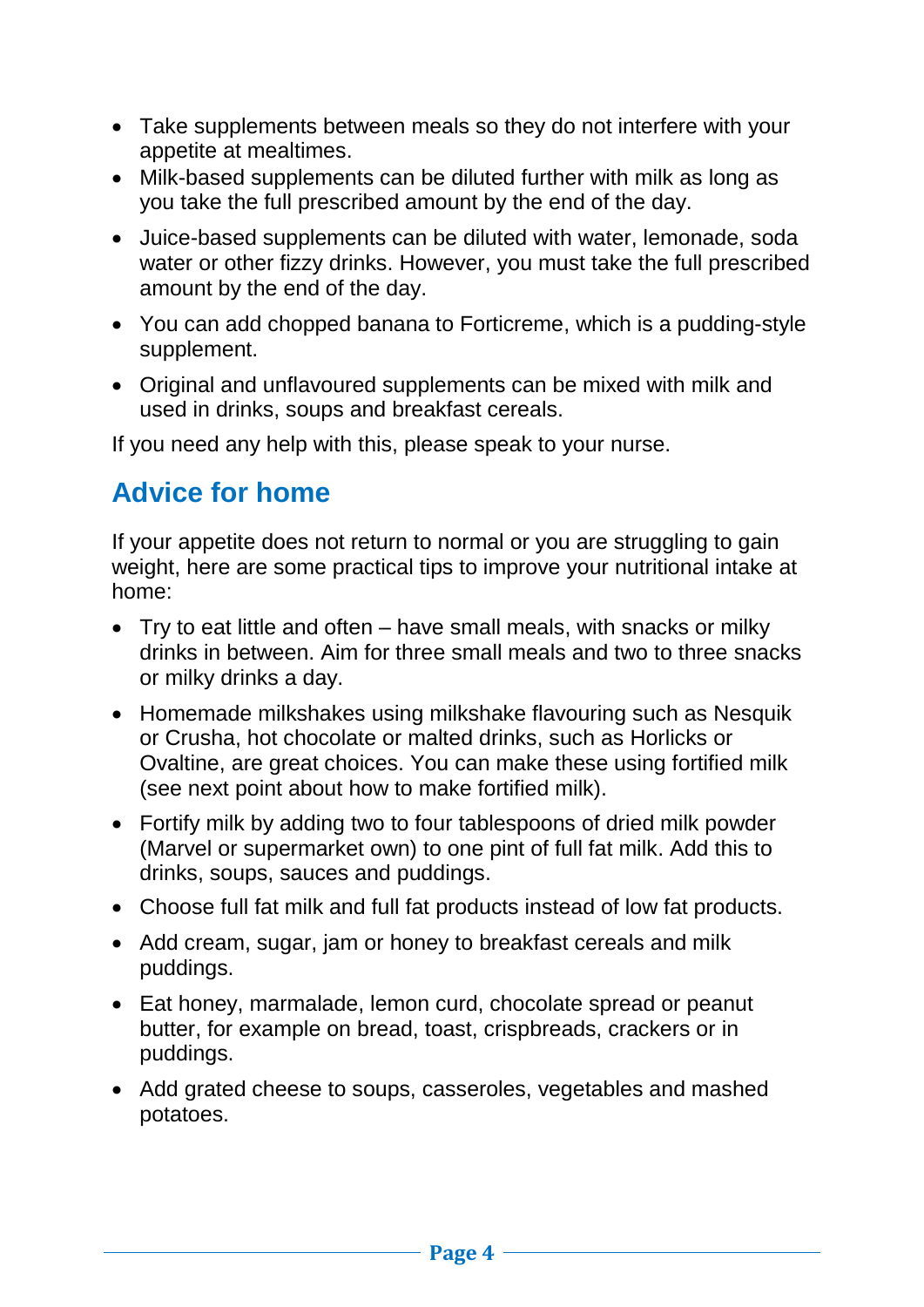- Add butter or margarine to vegetables, pasta and scrambled egg or add extra oil or ghee when cooking. You could also add cream when serving.
- Spread extra mayonnaise, butter or butter-like spreads on sandwiches.
- Try a nourishing drink such as Meritene®, Complan®, Nurishment or Nutrament. These are available without prescription from pharmacies and larger supermarkets.

#### **Please note:**

If a few weeks have passed since you left hospital and your appetite has not improved, please ensure you have tried **all** the tips in this leaflet to prevent weight loss. If you are losing weight even after following all these tips, contact your GP.